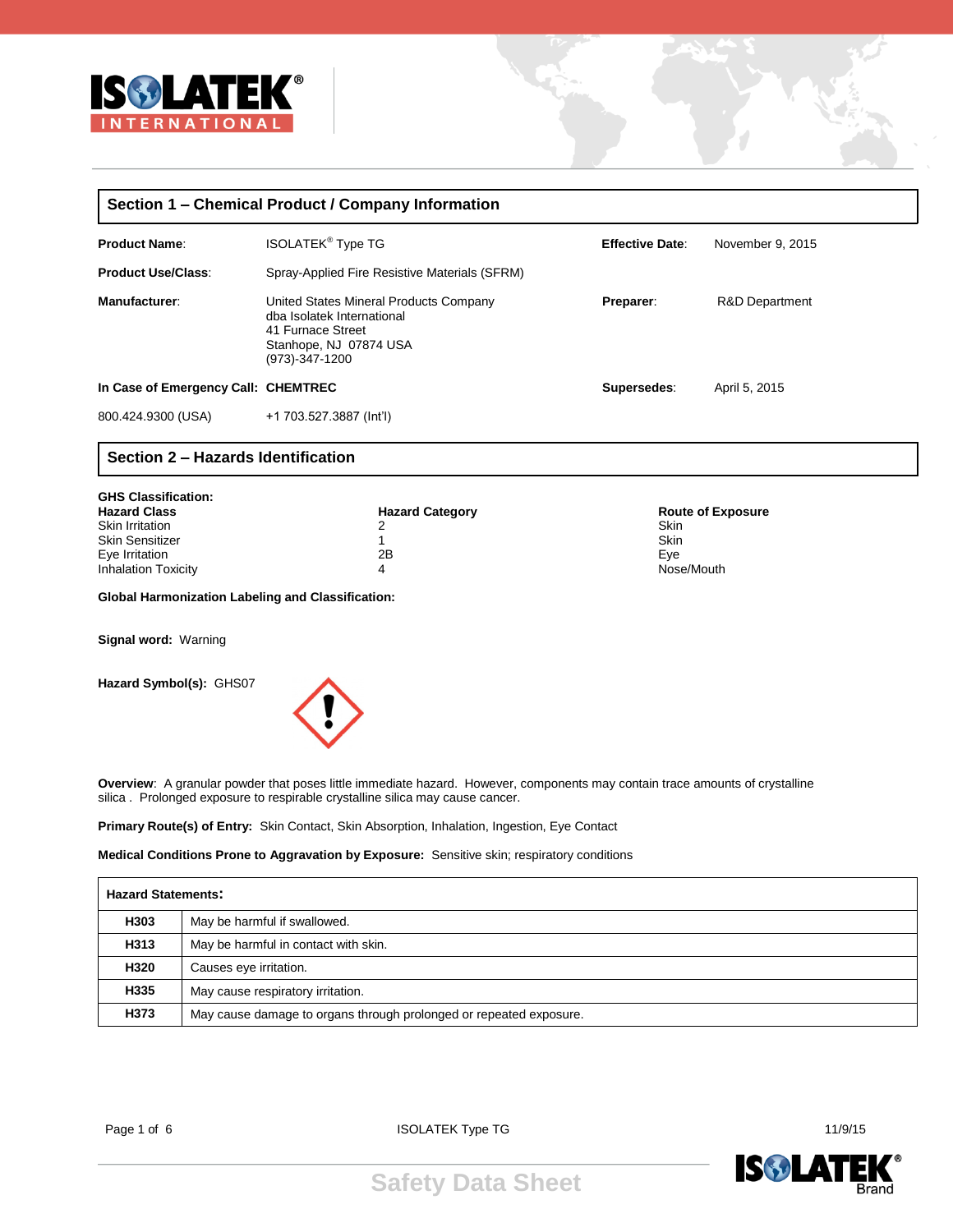|                  | <b>Precautionary Statements:</b>                                                          |  |  |
|------------------|-------------------------------------------------------------------------------------------|--|--|
| P <sub>202</sub> | Do not handle until safety precautions have been read and understood.                     |  |  |
| P <sub>261</sub> | Avoid breathing dust/fumes/gas/mist/vapours/spray.                                        |  |  |
| P271             | Use only outdoors or in a well ventilated area.                                           |  |  |
| P <sub>280</sub> | Wear protective gloves/ protective clothing/ eye protection/ face protection.             |  |  |
| P284             | Wear respiratory protection.                                                              |  |  |
| P402+P403        | Store in a dry place. Store in a well ventilated place.                                   |  |  |
| <b>EUH401</b>    | To avoid risks to human health and the environment, comply with the instructions for use. |  |  |

#### **Response:**

| P301+P330<br>P331+P312           | IF SWALLOWED: Rinse mouth. Do NOT induce vomiting. Call a POISON CENTER or doctor/ physician if you feel unwell.                                                                              |
|----------------------------------|-----------------------------------------------------------------------------------------------------------------------------------------------------------------------------------------------|
| P302+P352+<br>P332+P313+<br>P363 | IF ON SKIN: Wash with plenty of soap and water. If skin irritation occurs: Get medical advice/ attention. Wash contaminated<br>clothing before reuse.                                         |
| P304+P340+<br>P342+P313          | IF INHALED: Remove person to fresh air and keep comfortable for breathing. If experiencing respiratory symptoms: Get<br>medical advice/ attention.                                            |
| P305+P351+<br>P338+P337+<br>P313 | IF IN EYES: Rinse cautiously with water for several minutes. Remove contact lenses, if present and easy to do. Continue<br>rinsing. If eye irritation persists: Get medical advice/attention. |
|                                  |                                                                                                                                                                                               |

| Storage:           |                                                                                |
|--------------------|--------------------------------------------------------------------------------|
| P402+P403+<br>P232 | Store in a dry place. Store in a well ventilated place. Protect from moisture. |
|                    |                                                                                |

| Disposal:   |                                                                                                                      |
|-------------|----------------------------------------------------------------------------------------------------------------------|
| <b>P501</b> | Dispose of contents/container in accordance with local/regional/national/international regulations (see section 13). |

# **Section 3 – Composition / Information On Ingredients**

| <b>Chemical Name</b>   | <b>CAS Number</b> | Wt. % (Max.) |
|------------------------|-------------------|--------------|
| <b>Portland Cement</b> | 65997-15-1        | $45 - 65$    |
| Vermiculite            | 1318-00-9         | 15 - 25      |
| Calcium Carbonate      | 1317-65-3         | 10-25        |
| Crystalline Silica     | 14808-60-7        | 1>           |

## **Section 4 – First Aid Measures**

**General –** If irritation or other symptoms occur or persist from any route of exposure, remove the affected individual from the area: see a physician/get medical attention.

**First Aid – Skin Contact**: Wash with soap and water. Remove contaminated clothing. If persistent irritation occurs, seek medical attention.

**First Aid – Eye Contact**: Flush eyes thoroughly with copious amounts of water. Seek medical attention if irritation persists.

**First Aid – Inhalation**: Remove to fresh air. Seek medical attention if irritation persists.

**First Aid – Ingestion**: Do not induce vomiting. Rinse mouth out with water. Seek medical attention if irritation persists.

**Protection of first aid responders**: Wear proper personal protective clothing and equipment.

Page 2 of 6 11/9/15





**Safety Data Sheet**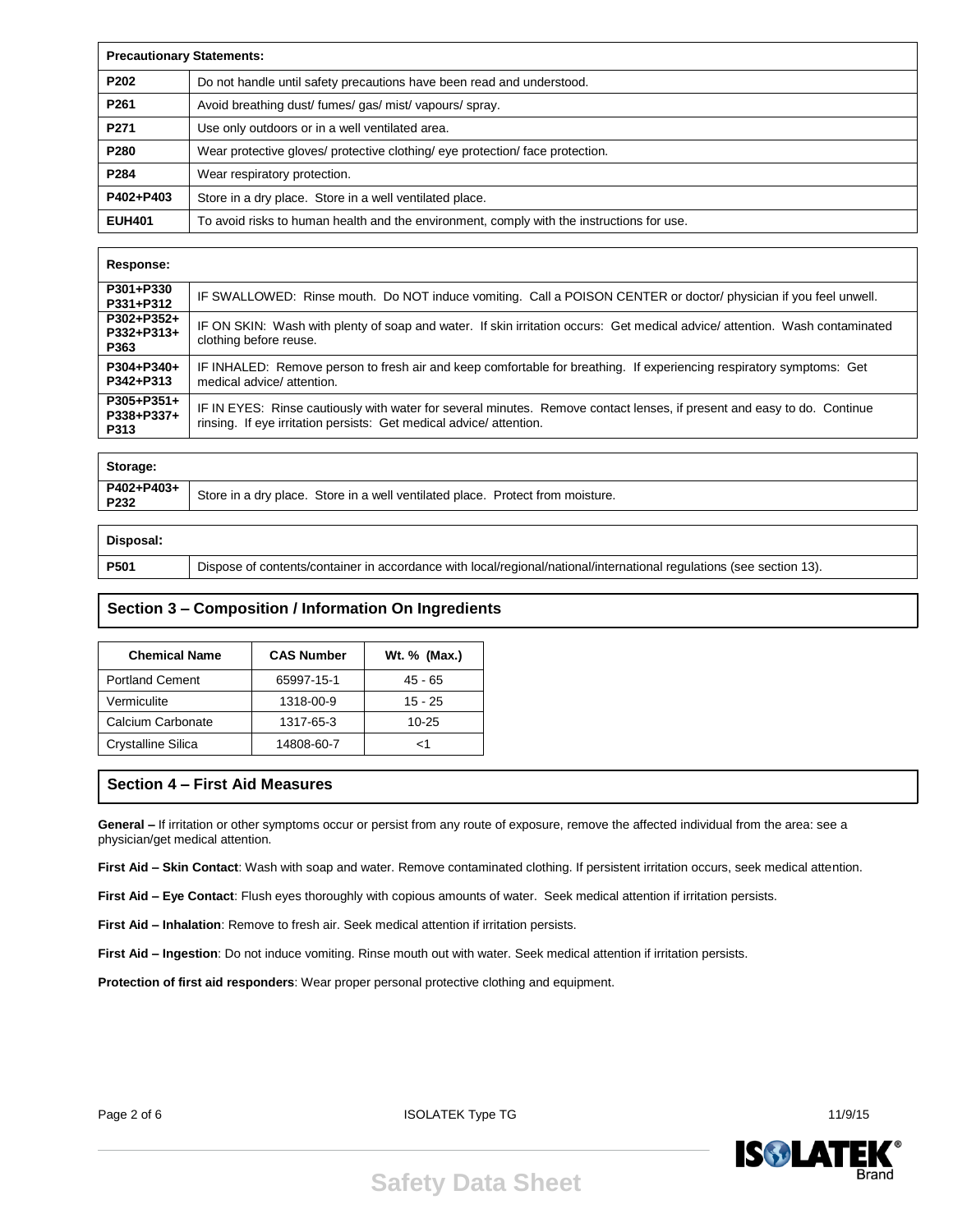#### **Section 5 – Fire Fighting Measures**

**Extinguishing Media**: Not Applicable. Product will not burn.

**Unusual Fire & Explosion Hazards:** None unless noted below in Section 6.

**Special Firefighting Procedures**: None.

#### **Section 6 – Accidental Release Measures**

**Steps To Be Taken If Material Is Released Or Spilled**: Sweep up material and place in disposal containers. Avoid inhalation of dust. Dispose of material in accordance with all federal, state, and local regulations. Use personal protective equipment as necessary.

#### **Section 7 – Handling And Storage**

**Precautions for safe handling**: Avoid inhalation of dust. Avoid skin & eye contact. Wear skin and eye protection during use. Use normal personal hygiene to remove materials, contaminants; wash clothing separately before re-use.

**Permissible Exposure Limits**

**Conditions for safe storage**: Keep dry. Keep containers closed when not in use. Store in a cool, dry place with adequate ventilation.

#### **Section 8 – Exposure Controls / Personal Protection**

#### **Chemical Name CAS Number OSHA PEL ACGIH TLV NIOSH Mexico** Portland Cement | 65997-15-1 15 mg/m3 TWA (Total Dust) 10 mg/m3 TWA (Chemical is a particulate matter containing no asbestos and <1% crystalline silica). 10 mg/m3 TWA (Total Dust) N/E Vermiculite 1318-00-9 N/E 10mg/m $3$  (Total Dust)<br>3 mg/m $3$  (Respirable Fraction)  $0.05 \text{ mg/m}^3$  N/E **Calcium** Carbonate 1317-65-3 15 mg/m $3$  TWA (Total Dust) 5 mg/ $m<sup>3</sup>$ (Respirable Fraction) N/E 10 mg/m $3$  TWA (Total Dust) 5 mg/ $m<sup>3</sup>$ (Respirable Fraction) 10 (Respirable Fraction) Crystalline Silica | 14808-60-7 30 mg/m $3\%$ SiO2 +2 (Total Dust) 250 mppcf %SiO2 +5 (Respirable) 10 mg/m3 %SiO2 +2 (Respirable Fraction)  $0.025$  mg/m $^3$  TWA (Respirable Fraction)  $0.05$  mg/m $^3$  TWA (Total Dust) 0.05 mg/m3 TWA (Respirable Fraction)  $0.010$ mg/m $3$  TWA (Total Dust)

**Engineering Controls**: Exhaust fans may be necessary when mixing in enclosed areas.

**Respiratory Protection**: Wear a proper disposable dust mask to prevent exposure above the limits specified.

**Skin Protection**: Wear gloves and use hand creams to prevent dry skin.

**Eye Protection**: Wear proper eye protection; at minimum, safety glasses with side shields.

**Work / Hygienic Practices**: Use bag opening procedures which minimize dust release. Use anti-slip surfaces on working platforms – material is slippery when wet.

Page 3 of 6 ISOLATEK Type TG **ISOLATEK Type TG** is a set of the set of the set of the set of the set of the set of the set of the set of the set of the set of the set of the set of the set of the set of the set of the set

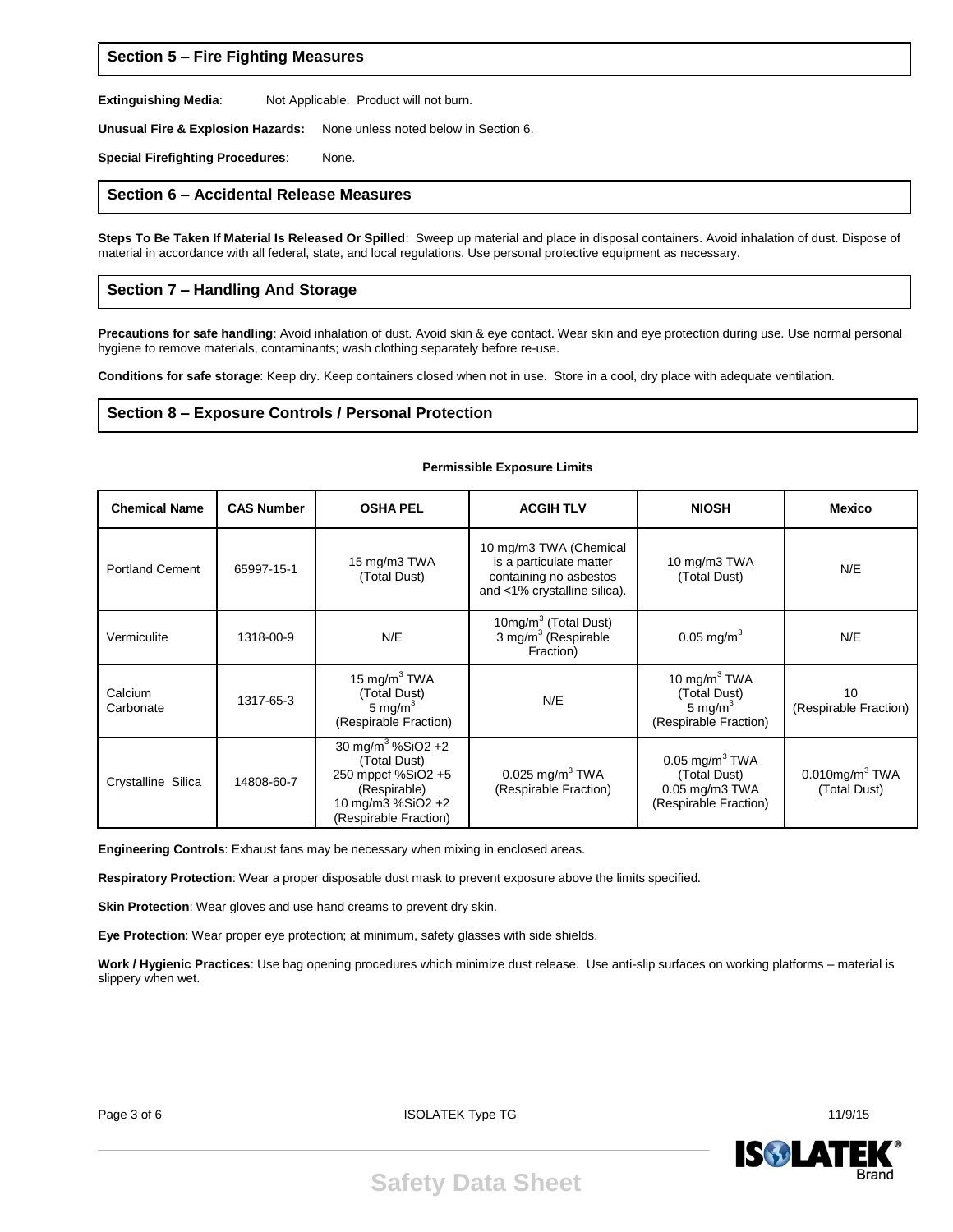## **Section 9 – Physical And Chemical Properties**

| Appearance:                   | Grey powder with golden pellets and flakes |
|-------------------------------|--------------------------------------------|
| Odor:                         | Low odor                                   |
| pH:                           | $10 - 13$                                  |
| <b>Melting Point (°F):</b>    | >1800°F (981°C)                            |
| <b>Boiling Point (°F):</b>    | Not Applicable                             |
| <b>Flash Point:</b>           | Not Applicable                             |
| <b>Evaporation Rate:</b>      | Not Applicable                             |
| Flammability:                 | Not Applicable                             |
| <b>Lower Explosive Limit:</b> | Not Applicable                             |
| <b>Upper Explosive Limit:</b> | Not Applicable                             |
| Vapor Pressure (mm Hq):       | Not Applicable                             |
| <b>Bulk Density (kg/mm3)</b>  | Not Applicable                             |
| <b>Solubility in Water:</b>   | Low                                        |
| Specific Gravity $(H2O=1)$ :  | Not Applicable                             |
| <b>Physical State:</b>        | Solid                                      |
| % Volatiles:                  | Not Applicable                             |
| <b>Viscosity</b>              | Not Applicable                             |
| Auto ignition temperature     | Not Applicable                             |
|                               |                                            |

#### **Section 10 – Stability And Reactivity**

**Chemical Stability (under normal conditions):** Stable **Possibility of Hazardous Reactions:** No<br> **Conditions to Avoid:** Cor **Incompatibility:** 

**Contact with strong acids**<br>Strong Acids **Hazardous Decomposition Products:** Stable under normal conditions. Trace amounts of carbon and nitrogen oxide compounds may release under fire.<br>No polymerization will occur

**Hazardous Polymerization:** 

## **Section 11 – Toxicological Information**

| Carcinogenicity           | <b>IARC</b> |           | <b>NTP</b> |           | <b>OSHA</b>    | <b>LD50/LC50</b> |                   |
|---------------------------|-------------|-----------|------------|-----------|----------------|------------------|-------------------|
| <b>Chemical Name</b>      | Group 1     | Group 2A  | Group 2B   | Known     | <b>Suspect</b> |                  |                   |
| <b>Portland Cement</b>    | No          | No        | <b>No</b>  | <b>No</b> | <b>No</b>      | No               | No Data Available |
| Vermiculite               | No          | No        | No         | <b>No</b> | <b>No</b>      | <b>No</b>        | No Data Available |
| Calcium Carbonate         | No          | <b>No</b> | <b>No</b>  | No        | <b>No</b>      | No               | No Data Available |
| <b>Crystalline Silica</b> | Yes         | No        | No         | Yes       | No             | Yes              | No Data Available |

## **Section 12 – Ecological Information**

**Ecological Information**: No data available.

## **Section 13 – Disposal Considerations**

**Disposal Information**: For waste disposal purposes, this product is not known to be designated as hazardous by current provisions under RCRA. Dispose of in accordance with federal, state and local regulations.

## **Section 14 – Transportation Information**

| Proper Shipping Name:    | Not Applicable |
|--------------------------|----------------|
| Technical Name:          | Not Applicable |
| Hazard Class:            | Non-Hazardous  |
| <b>UN/NA Number:</b>     | Not Applicable |
| <b>Additional Notes:</b> | None           |

Page 4 of 6 11/9/15



**Safety Data Sheet**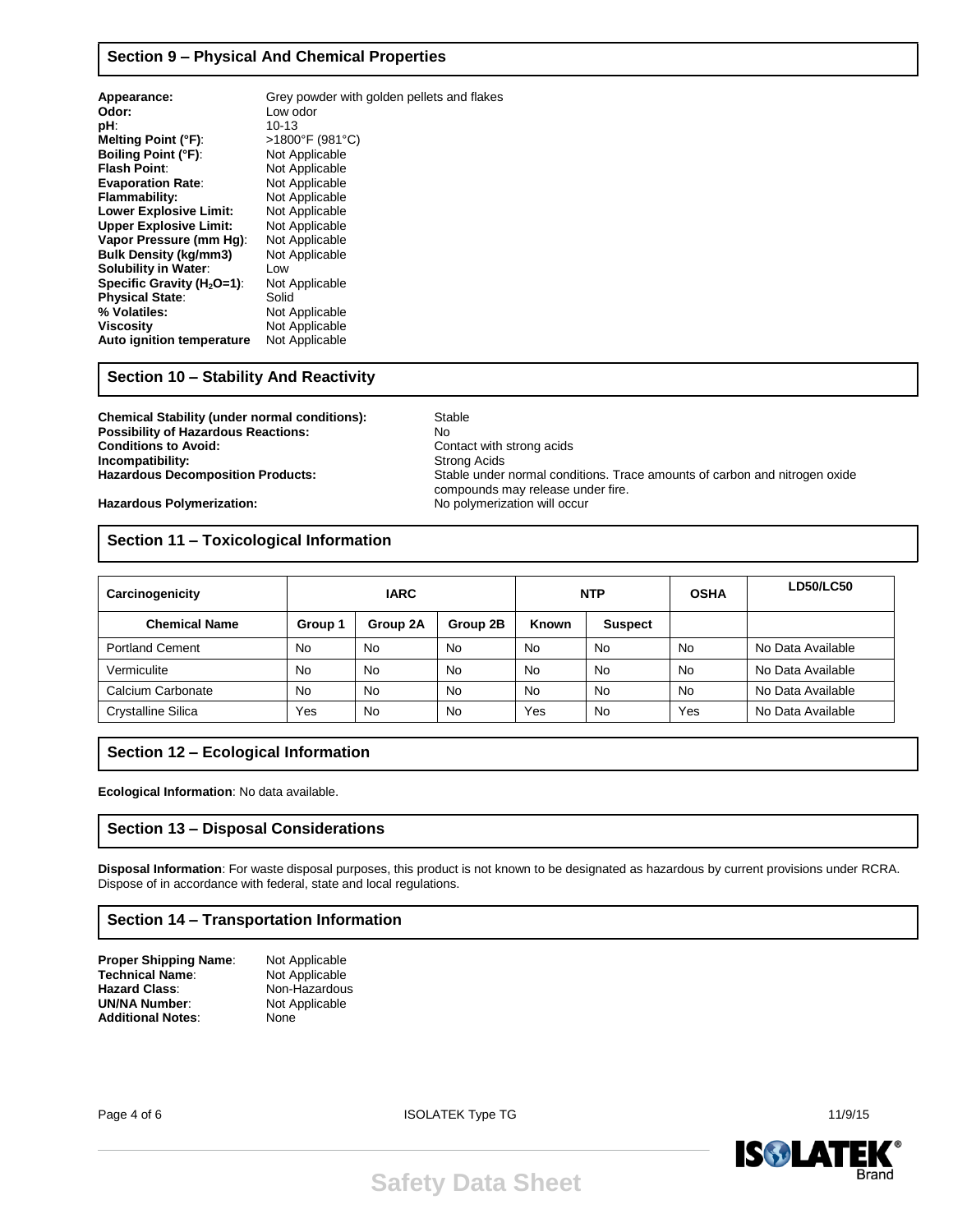**Section 15 – Regulatory Information**

| U.S. Federal<br><b>Regulations</b><br><b>SARA 311/312</b> | Immediate Health<br>(Acute) | Delaved Health<br>(Chronic) |    | <b>PRESSURE</b> | REACTIVE |
|-----------------------------------------------------------|-----------------------------|-----------------------------|----|-----------------|----------|
|                                                           | No                          | Yes                         | No | No              | No       |

|                                  | <b>State Hazardous Substance List</b> |           |     |     |     |           |                |  |
|----------------------------------|---------------------------------------|-----------|-----|-----|-----|-----------|----------------|--|
| U.S. State<br><b>Regulations</b> | <b>CAS Number</b>                     | CA        | MA  | ΜN  | NJ  | <b>PA</b> | R <sub>l</sub> |  |
|                                  | 65997-15-1                            | No        | No  | No  | No  | No        | No             |  |
|                                  | 1318-00-9                             | <b>No</b> | No  | No  | No  | No        | No             |  |
|                                  | 1317-65-3                             | No        | No  | No. | No  | No        | No             |  |
|                                  | 14808-60-7                            | Yes       | Yes | Yes | Yes | No        | Yes            |  |

#### **INTERNATIONAL REGULATIONS AS FOLLOWS**:

#### **Chemical Inventory Status**

All chemicals in this product are listed or exempt from listing in the following countries:

| U.S         | Canada |             | <b>Europe</b>             | Australia   | Korea |
|-------------|--------|-------------|---------------------------|-------------|-------|
| <b>TSCA</b> | DSL    | <b>NDSL</b> | EINECS I<br><b>ELINCS</b> | <b>AICS</b> | ECL   |
| Yes         | Yes    | No          | Yes                       | Yes         | Yes   |

#### **CANADIAN WHMIS**

This SDS has been prepared in compliance with Controlled Product Regulations and contains all information required.

CANADIAN WHMIS CLASS: D2A

## **HMIS Rating**



Page 5 of 6 11/9/15